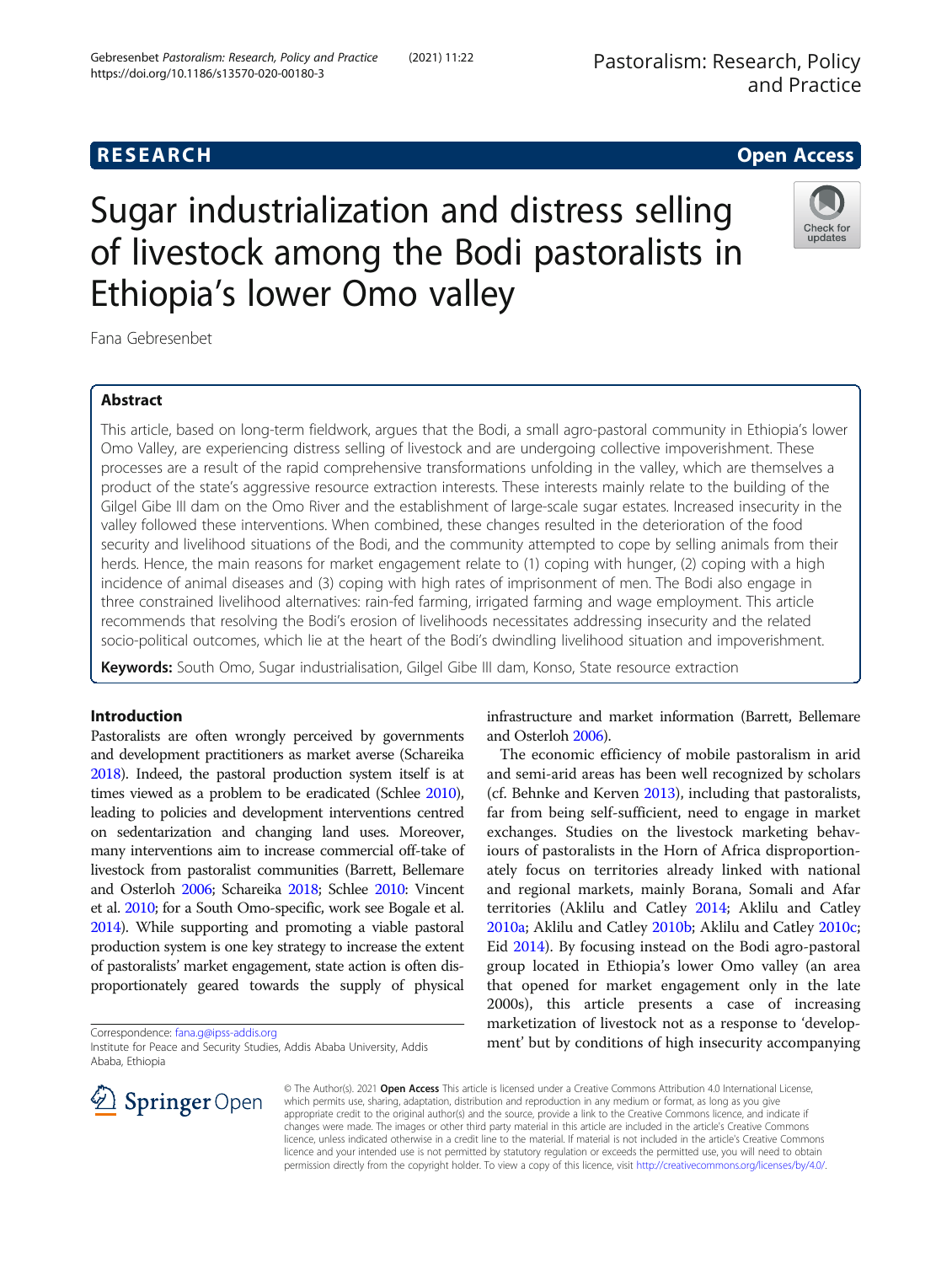aggressive state interventions. The literature on land investments and large-scale state-driven development projects in Africa mainly focuses on strains on food security and livelihoods (Batterbury and Ndi [2018](#page-10-0); Davis et al. [2014](#page-10-0); Matondi et al. [2011](#page-10-0)). This article takes a new angle by paying special attention to Bodi's emerging livestock marketing behaviour due to increasing insecurity associated with state extraction interests.

The all-too-common misperception of pastoralists' livestock market engagement has informed development practice over the past decade in the lower Omo valley. The government aggressively intervened in the valley with the objective of advancing the Ethiopian developmental state project. These interventions were based on the assumption, as stated by the late Prime Minister Meles Zenawi ([2011](#page-10-0)), that the valley's pastoral groups were 'backward' and in 'need of saving' from poverty and disaster. He asserted his government's commitment to make South Omo 'an example of rapid development'. The lower Omo valley then became a scene for unfolding transformative changes, undergirded by the government's aggressive resource extraction interests. The changes came through the building of the Gilgel Gibe III dam (often called Gibe III) on the Omo River and the establishment of large-scale sugar estates.

These infrastructure and economic investments were reportedly intended to provide the conditions for a 'stable' and 'secure' life for local agro-pastoral communities. In this developmental effort, Meles Zenawi ([2011](#page-10-0)) stated that local inhabitants would be the first beneficiaries and that 'there will be support for the pastoralists to combine agriculture with modern cattle herding'. This goal was planned to be operationalized through, among other things, the creation of massive market opportunities (thanks to the hundreds of thousands of jobs that would be created by the sugar estates) and the expected increase in livestock market prices (Southern Ethiopia Peoples' Democratic Movement (SEPDM) [2010](#page-10-0)).

The reality on the ground could not have been more different. A cascade of bad decisions followed in the decade after the commencement of sugar industrialization. The anthropologist David Turton captured it aptly when he concluded that 'the river basin development in the Omo Valley has become such a text-book example of "how not to do it"" (forthcoming: 377, italics in original) and that it was an example of 'breaking every rule in the book' (Ibid.: 375). As argued in this article, 'development' in practice led to tension and insecurity, triggering Bodi's distress selling of livestock resulting in their impoverishment.

This article is in eight sections. Following the introduction, the second part describes the study area, South Omo, and more specifically Salamago district and its inhabitants. The third outlines the methods, and the fourth provides the political context and major features of development interventions in South Omo. The fifth shows that, for the local community, development brought few gains and many losses, primarily in regard to security. The sixth part details the implications of insecurity on the livestock marketing behaviour of the local community. The next section argues that the trend of distress sales of cattle leads to collective impoverishment. The concluding section outlines policy recommendations.

# Study area: Ecology and people of the lower Omo valley

The lower Omo valley constitutes Ethiopia's southwestern frontier territory, bordering Kenya to the south and South Sudan to the west (see Fig. [1](#page-2-0) below). The Omo River, which terminates at Lake Turkana, is the valley's most defining geographic feature. The zone close to the river and lake is arid and semi-arid lowlands and cannot support rain-fed farming. Hence, mobile pastoralism is the most viable production system which can exploit the spatially and temporally erratic natural resources. The riverbanks, which often flood in August, are critical sites of food production, with all groups bordering the Omo River practising flood-retreat agriculture. Thus, the diet of communities living in the valley comes from a combination of flood-retreat agriculture and livestock rearing. Groups bordering the mountain ranges facing the valley, primarily the Bodi and Mursi, have an additional food source, as they are able to practise rain-fed farming in the mid-altitude areas (see Fukui [2001](#page-10-0)).

South Omo Zone, where the fieldwork for this article took place, lies to the east of the river (except Nyangatom and parts of Dassanech districts) and is the most ethnically diverse administration within Ethiopia. The administrative zone is home to sixteen indigenous ethnic groups. The numerical majority, Aari and Maale ethnic groups, accounting for two-thirds of the Zone's population, are agrarian.<sup>1</sup> The remaining ethnic groups are agropastoralists, residing in six districts. Sugar industrialization works are restricted to Salamago and Nyangatom districts, with activities having started much earlier in the former. Four ethnic groups are indigenous to Salamago district, i.e. the agro-pastoralist Bodi and Mursi, the fishing community of the Kwegu and the agrarian Dime. This article is based on the experiences of the Bodi.

While the economic life of the Bodi used to depend equally on flood-retreat agriculture along the Omo River, rain-fed farming in mid-altitude areas and

<sup>&</sup>lt;sup>1</sup>South Omo Zone's population in the 2007 population and housing census was about 600,000 (Central Statistical Agency (CSA) [2008](#page-10-0)). A much smaller group, the Dime, also exclusively rely on rain-fed farming.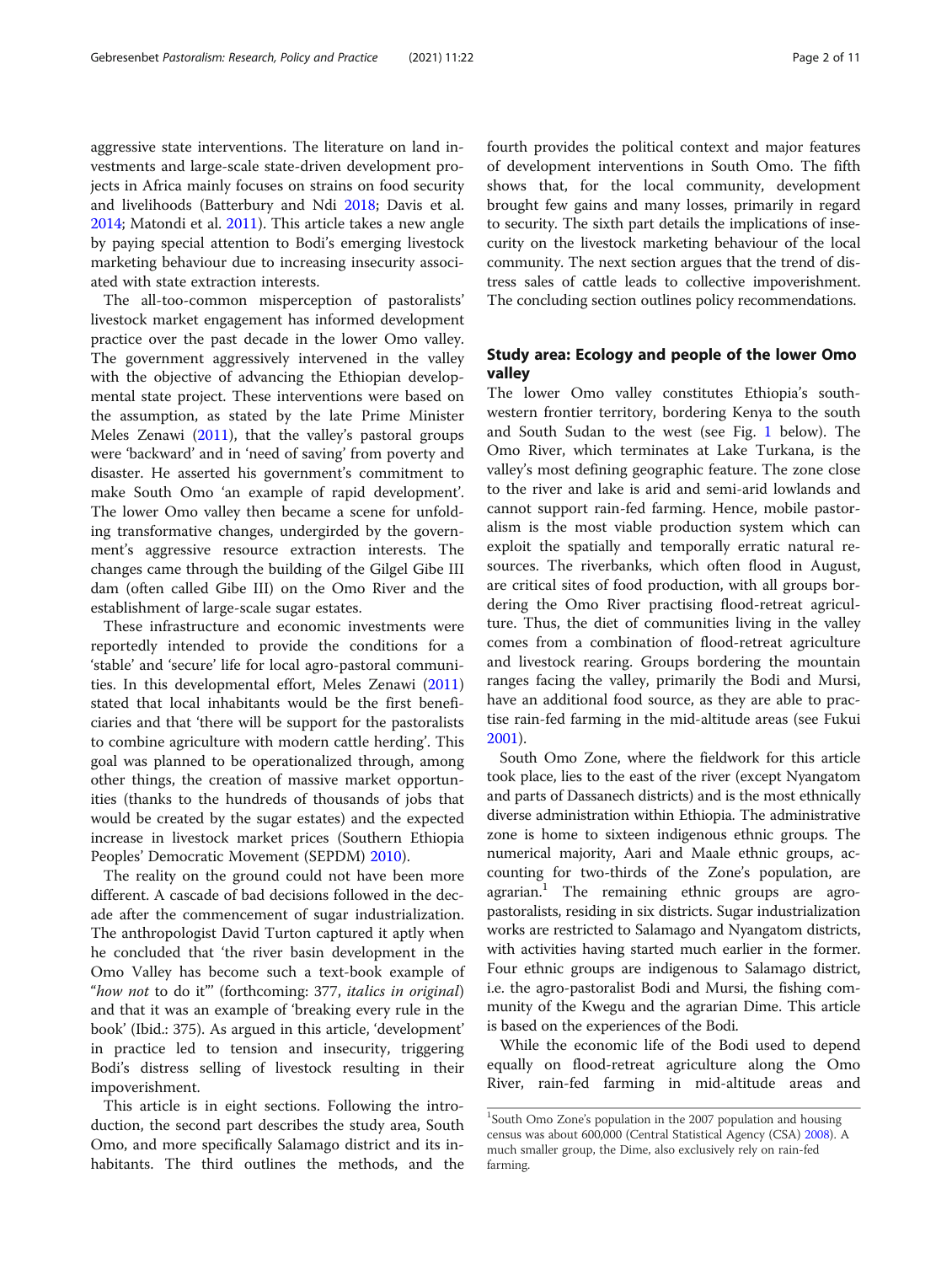<span id="page-2-0"></span>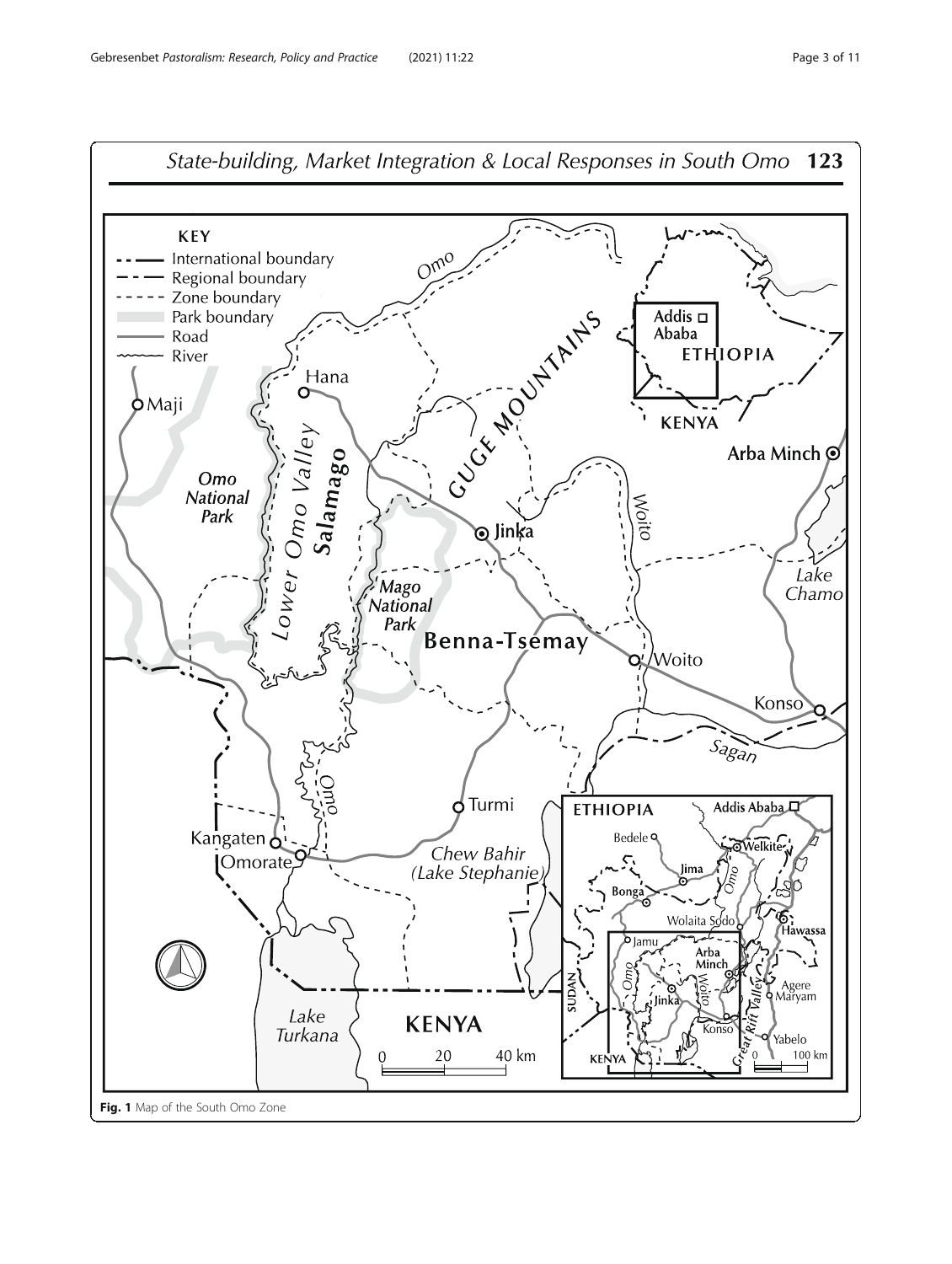livestock keeping in the rangelands, their socio-political life and culture is mainly linked to livestock. Prior to the early 2000s, the local economy was subsistence-oriented with intermittent and limited monetized market engagement. Local livelihoods and economy were only influenced by, and mainly responding to, environmental dynamics and pressures from competing neighbouring pastoral groups. The extent of state and market penetration was very low until the 2010s (see Buffavand [2017](#page-10-0)). The undeveloped 'state accessible economy' (see Scott [2009](#page-10-0)), the difficulty of governing and extracting from/ taxing the agro-pastoralist population, and the hot climate of the lowlands (Markakis [2011\)](#page-10-0) contributed to limiting government's interest to intervene in these lowlands. Until the 2000s, the government's main interest in the region was reducing pastoral conflicts.<sup>2</sup> As a result, there were no serious interventions to improve the welfare, lives or livelihoods of agro-pastoral groups. This lack of investment translated into a dismally low level of socio-economic development in the zone.

Successive Ethiopian governments have viewed agropastoral groups as 'irrational', 'traditional' and 'backward' and being against 'modernity' (see Gabbert [2021:](#page-10-0) 9–13). Perceived as simply 'surviving' through 'basic' skills, agro-pastoralists have been recently characterized as lazy by the federal government (Government Communication Affairs Office [2015\)](#page-10-0). Pastoralists' complex, rich environmental and resource management knowledge and skills (see Abbink et al. [2014\)](#page-9-0) are often conveniently glossed over in government development discourse and practice. Government discourse has specifically criticized the Bodi for not making efficient use of local natural resources and for being 'hot-tempered' 'warmongers' who fight at the slightest opportunity. $3$ 

The Ethiopian government viewed South Omo (an administrative zone) as a resource frontier, an area 'empty but full,' i.e. empty of social relations, but full of potential for economic invigoration (Bridge [2001:](#page-10-0) 2161). This justified the deployment of aggressive modernist visions (Mosley and Watson [2016\)](#page-10-0) in the name of creating stable conditions for and improving the lives of agropastoralists (Zenawi [2011](#page-10-0)) and reducing pastoral conflicts.<sup>4</sup> The statist view of development was invariably conditioned on sedentarization of pastoralists and their adoption of irrigated farming as a primary livelihood (Stevenson and Buffavand [2018;](#page-10-0) Woldemariam and Gebresenbet [2014](#page-10-0)). The creation of a large cattle market in South Omo and anticipated increase in livestock prices was also part of the modernization plan (SEPDM [2010\)](#page-10-0).

### Methods

This article is based on extensive qualitative fieldwork in South Omo since early 2013. Over the past 7 years, I did fieldwork for more than 100 days mainly in Jinka and Salamago. During this period, I conducted interviews with more than 150 individuals. Interviews have been conducted with local government officials and experts based at zone and district governments, staff of the Ethiopian Sugar Corporation (ESC) and officials of the regional government. In addition, individual interviews, informal conversations and focus group discussions were held with individuals (mainly older men, but also engaging women in FGDs) drawn from different sections of the Bodi. Relevant documents and legal texts were collected and reviewed. Author observation during the numerous field trips informed the analysis for this article.

This article's central argument draws on fieldwork carried out in Salamago district of South Omo Zone in August 2018 with a focus on the livestock marketing behaviour of the Bodi. During this field visit, I conducted eight individual interviews with experts based at the zone and district levels, and Bodi men; held focus group discussions with another 20 individuals (14 men (8 young and 6 old) and 6 women); and engaged in numerous informal conversations with town residents and those working at the sugar corporation. Emerging from this fieldwork was the impact of mega-development projects on livestock marketing behaviour, discussed in the "[Implications of](#page-6-0) [persistent insecurity on livestock marketing](#page-6-0)" section. The next section details the mega-development projects affecting various aspects of life in the lower Omo valley.

# Mirage of development in South Omo

On 25 January 2011, in a speech delivered at the 13th Pastoralist Day celebration in Jinka, the capital of South Omo Zone, Ethiopia's late Prime Minister Meles Zenawi announced his government's plan to 'modernize' lower Omo valley's pastoral lowlands. He stressed that his government would transform the valley from an example of backwardness to one of rapid development. He insisted that pastoralists wanted a 'stable, improved life', which he stressed would be delivered by state-managed development (for a critique, see Turton [2021](#page-10-0)). This epoch, from the government's perspective, was to be the 'dawn of development' for the valley. In practice, it was only a mirage.

'Development' in these lowlands started with the building of the Gibe III to the north of the lower Omo valley and continued with sugar estates and mills and a sedentarization scheme (see Kefale and Gebresenbet [2014](#page-10-0); Woldemariam and Gebresenbet [2014](#page-10-0)). The construction of the Gibe III dam (between 2006 and 2015)

<sup>&</sup>lt;sup>2</sup>Interview: Expert in Zone's Security and Administration Office, October 2017, Jinka, South Omo.

<sup>&</sup>lt;sup>3</sup>Interview: Senior Expert, Zone Security and Administration Office, October 2017 and August 2018, Jinka, South Omo.

<sup>4</sup> Interview: Senior Experts at the Zone's Administrator's Office and the Zone's Security and Administration Office, October 2017, Jinka, South Omo.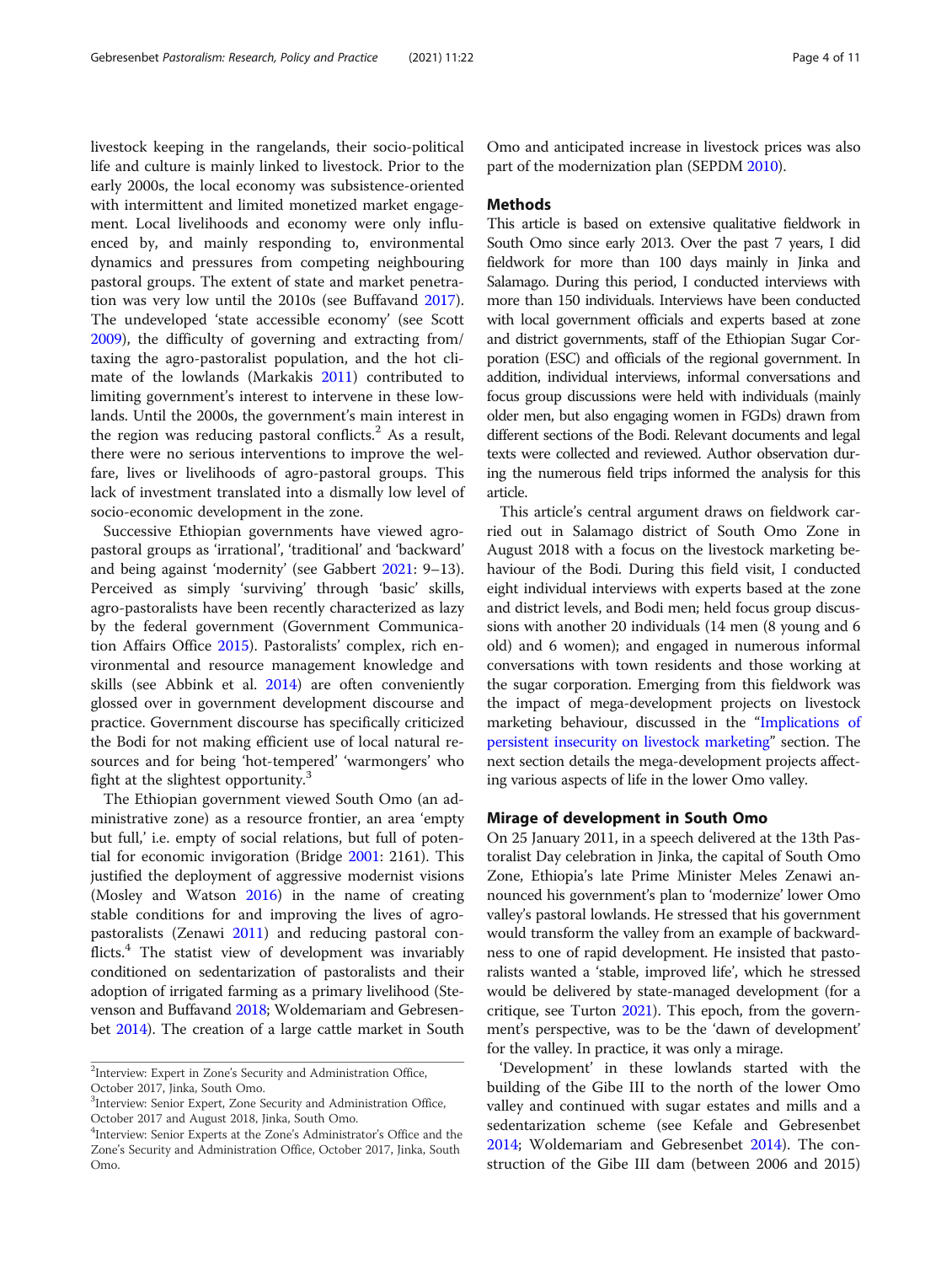opened up the lower Omo resource frontier for economic integration and irrigated agriculture (Stevenson [2018](#page-10-0)). The crop to be grown in South Omo's vast 'unused' lowlands was sugarcane, linked with the establishment of sugar mills. By the early 2010s, developers planned to plant up to 175,000 ha of sugarcane to supply five factories. In addition to creating job opportunities for at least 400,000 Ethiopians, these plantations and mills were expected to generate foreign currency and electricity (for details see Ministry of Finance and Economic Development (MoFED) [2010;](#page-10-0) Woldemariam and Gebresenbet [2014](#page-10-0)). However, by 2016, sugarcane covered only 10,000 ha and an additional 13,000 ha was cleared (Kamski [2016\)](#page-10-0). By late 2018, only one factory was operational (officially as of 14 October 2018).<sup>5</sup>

Alongside sugar industrialization activities, the government commenced a comprehensive scheme of modernizing the Bodi via a 'voluntary villagization' scheme (Gebresenbet [2021](#page-10-0)). This modernization project was premised on the need to sedentarize the pastoral community in planned villages where the government would deliver public services, such as schools, clinics, veterinary clinics, grinding mills, potable water, kebele (lowest administrative unit) and police stations. As an incentive to relocate, the government provided free food for about half a year to lure people into the newly established villages (for details, see Gebresenbet [2021;](#page-10-0) Stevenson and Buffavand [2018](#page-10-0); Woldemariam and Gebresenbet [2014](#page-10-0)).

The government also promoted settled farming in South Omo with the 'distribution' of land and the promise of access to irrigation (from the facilities of the sugar estates). In 2013, the plan was to let each Bodi household farm staple crops (mainly maize) on a hectare of land. By 2016, the government determined that recipient Bodi households were not making productive use of the land, and forced the relocated community to collectivize their plots into becoming outgrower sugarcane communal farmers by contributing 0.75 ha of the land allocated per settled household.<sup>6</sup> This left 0.25 ha for subsistence farming of staples. In July 2016, about a third (512) of the 1430 Bodi households who joined the new villages collectivized their land to supply sugarcane to the factories.<sup>7</sup>

However, irrigation water only reached the plots closest to the main canals and the fully cleared landscape (i.e. absence of shades provided by trees) exposed the

Bodi to unbearable farming conditions (Stevenson and Buffavand [2018:](#page-10-0) 120). As the sugar factories were not running years after the planned commissioning day, the Bodi have yet to benefit from the contract farming scheme. Neither are they allowed to reclaim the land they collectivized to grow maize or other staples. Despite an initial spell of intense activity, failure of the sugar development projects led to a decline in pushes to sedentarize the Bodi half a decade later (Gebresenbet [2021](#page-10-0)).

The government's modernization plan also constituted encouraging the Bodi to link up with the modern economy. A limited proportion of the jobs created in the plantations and related infrastructure works, especially unskilled jobs on the farms, such as security guards, went to the Bodi. The local economy also became increasingly monetized, leading to the opening of the area's first branch of a financial institution, the Commercial Bank of Ethiopia, in  $2018<sup>8</sup>$  In addition, the government established a livestock market centre—i.e. the physical infrastructure within which legal trade should happen—in Hana, the district's main town, intending to garner better prices for the Bodi and to generate government revenue from taxing the trade.<sup>9</sup> The sale of animals would also supply meat to the labour force<sup>10</sup> and the towns' growing population. Moreover, there were plans to link local livestock production with the sugar industries, by using molasses, a byproduct of sugar mills, as animal feed (SEPDM [2010](#page-10-0)). As discerned from the above, the government hoped to create various synergies between sugarcane and livestock production.

The early enthusiasm of experts and officials to transform the lives of the Bodi seen early in the production scheme (during fieldwork in 2013) dampened in due course. The lands newly cleared for agriculture and homesteads in 2013 were covered with regenerating grasses and bushes by 2018. This personal observation and many accounts from the local community attest that this modernizing project was not followed through and failed to bear fruit. The promise and enthusiasm of experts and officials to 'introduce' pastoralists to modernity were dashed in only half a decade.

<sup>5</sup> See [https://www.slideshare.net/meresaf/ethiopian-sugar-industry](https://www.slideshare.net/meresaf/ethiopian-sugar-industry-profile-166554323)[profile-166554323](https://www.slideshare.net/meresaf/ethiopian-sugar-industry-profile-166554323)

 $^{\rm \bar{6}}$ Interview: Experts, Bureau of Agriculture and Pastoralist Affairs Office, Hana town, Salamago district, October 2017. See also Buffavand 2021.

<sup>7</sup> Interview: Experts, Bureau of Agriculture and Pastoralist Affairs Office, Hana town, Salamago district, October 2017.

<sup>8</sup> Interview: Experts, Bureau of Agriculture and Pastoralist Affairs Office, Hana town, Salamago district, October 2017.

 $9$ According to the ESC ([2018](#page-10-0)), by mid-2017, some 80,000 jobs were created in sugar development activities directly and another 50,000 indirectly. These jobs are in both Salamago and Nyangatom districts where sugar development is occurring. As the activities are longstanding and more advanced in the former, it is likely that most of these jobs are in Salamago.

<sup>&</sup>lt;sup>10</sup>See for example https://www.fanabc.com/english/ethiopia-beginssugar-stocking-to-avoid-supply-shortages/ (last accessed on 19 August 2020).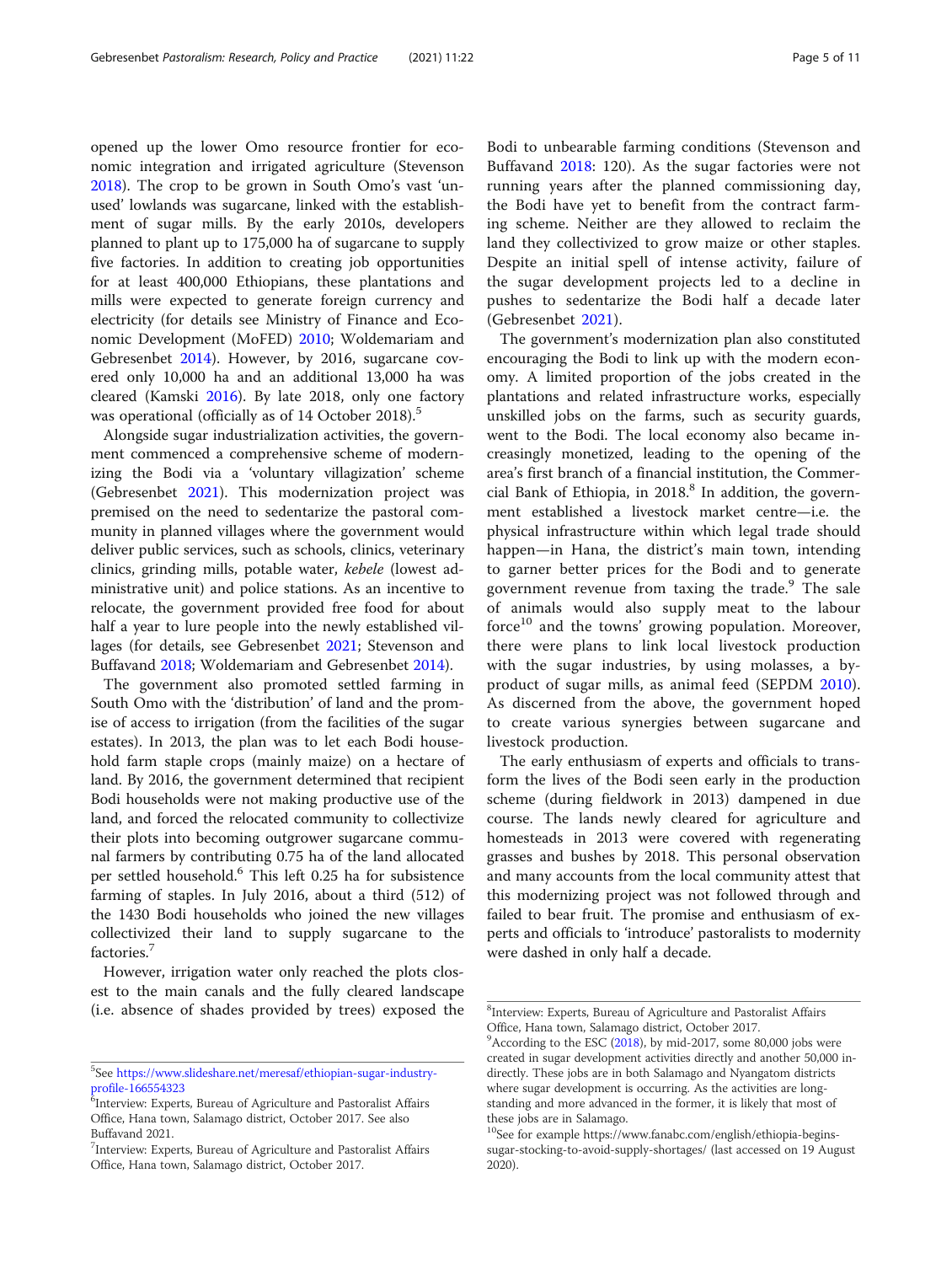# Development in practice: Little gains, deepening insecurity in Salamago

The development interventions in South Omo miserably failed. Ethiopia continues to face sugar shortages, let alone generate the hundreds of millions of dollars originally forecasted.11 The negative consequences of the interventions have been severely felt by the Bodi. Following the filling of the Gibe III dam reservoir in 2015, the agro-pastoral communities in the Omo valley, including the Bodi, could not practise flood-retreat agriculture. Moreover, due to the tense situation and fear conflict with the Konso, $12$  the Bodi can no longer productively practise rain-fed agriculture in mid-altitude areas where Konso had been resettled by the regional government (discussed below). This translates into the Bodi losing two streams of their food production—recession and rain-fed farming—and becoming increasingly food insecure.13 Thus, the Bodi today rely greatly on markets to exchange livestock for grain.<sup>14</sup>

Of the six pastoral districts of the zone, Salamago had some of the lowest pastoral conflicts and other forms of violence before the commencement of 'development' interventions (Markakis  $2011$ ).<sup>15</sup> As an expert in the district government stated, civil servants in Hana, the district capital, were 'more afraid of wild animals attacking them in the long trek/drive to Jinka', than attacks by the Bodi or the Mursi a decade ago. The Bodi and Mursi were friendly to outsiders and did not ambush vehicles. The notoriously poorly maintained road from Hana to Jinka (travelling the 100 km took over a day) was improved in the mid-2000s to facilitate the resettlement of the landless and food-insecure Konso community from about 200 km to the east (Asfaw [2005\)](#page-9-0). Another round of road improvements was undertaken in the early 2010s to facilitate activities related to sugar industrialization. Despite improvements in the physical condition of the road, civil servants with long experience in the zone and district stress that travel in earlier times felt safer.

The increasing traffic and speed of vehicles was a major trigger for violent reactions and increasing insecurity. Many trucks and 4WD vehicles now frequent the roads on a daily basis, and regular car accidents have led to revenge attacks by the local community. For example, after a young Bodi man was killed by a truck on 4 December 2017, Bodi men took revenge by attacking vehicles and drivers, killing at least twelve on that day.16 Although this example is an unusually high number of revenge killings, the threat and feeling of insecurity while traversing the road is elevated and persistent. Two further examples illustrate the insecurity and fear in the district. First, since approximately mid-2016, the district government imposed a curfew of 10:00 PM in Hana town. All bars and restaurants, mainly serving the sugar sector's labour force, were forced to close. Second, on Saturdays, a market day in Hana, many Bodi pastoralists come to town to sell livestock. This, district government officials argue, is often followed by heavy drinking and a rise in quarrels and conflicts by young men. To prevent this, district administrators now close the market early (around 2 PM) and the police limit access by the Bodi to the outskirts of the town. In both cases, it is Bodi young men who are viewed as threatening the town's peace.

Such government security considerations and actions did not start only after Bodi attacks on state interests. One of the first government actions before the land clearing and other works started was a 'security campaign', a misnomer often given to actions that end up bringing additional grievances and layers of insecurity in the district. Security campaigns were repeated annually since then. Such campaigns last for weeks and were implemented with the aim of taking individuals suspected of committing various past crimes into police custody. As a result of such campaigns, more than 300 Bodi men<sup>17</sup> were being held in Jinka prison facility as of mid-2018.<sup>18</sup> The legal proceedings were not fair, especially as they were in Amharic and as the suspected Bodi men did not get proper representation. The Bodi's interpretation of these campaigns is that they are to pre-empt potential resistance against the sugar development and sedentarization schemes, as well as to stop fighting with the Konso.<sup>19</sup> The most recent of such campaigns aimed to disarm the Bodi

<sup>&</sup>lt;sup>11</sup>The regional government settled hundreds of food-insecure households from the Konso agrarian ethnic group in the mid-altitude areas in 2004 (Asfaw [2005\)](#page-9-0). Conflict between the Bodi and Konso became common-place in the early 2010s (more on this in coming sections). <sup>12</sup>Interview: Elders and Administrators, Kangaten, Nyangatom district, August 2018.

<sup>&</sup>lt;sup>13</sup>Interviews and FGDs with members of the local community, Hana town and village sites, Salamago district, July 2018.

<sup>&</sup>lt;sup>14</sup>Between 2000 and 2005, only five killings were reported from the woreda, while 29 was reported from Hamer and 171 in Kuraz

<sup>(</sup>Markakis [2011](#page-10-0): 340–341).<br><sup>15</sup>[https://www.thereporterethiopia.com/article/south-omo-violence](https://www.thereporterethiopia.com/article/south-omo-violence-leaves-12-dead)[leaves-12-dead](https://www.thereporterethiopia.com/article/south-omo-violence-leaves-12-dead) (last accessed on 25 October 2018).

 $^{16}\mathrm{This}$  is not a small number for a community numbering less than 10,000 (see CSA [2008](#page-10-0)). If half of this population is male, and if out of these the physically capable to mount a violent resistance (age-wise), the 300 imprisoned are from a sub-set of about 2000 in number. Very few individuals were released in 2020 (those with few months left from their sentence periods) to reduce the risk of congestions in prisons amid COVID outbreaks. However, as more prisoners were added in September 2019, the total number of Bodi men in Jinka's prison did not significantly reduce (phone interview, expert in Hana town, September 2020).

<sup>&</sup>lt;sup>17</sup>Interviews and FGDs with members of the local community, Jinka and Hana towns, July 2018. Lucie Buffavand [\(2021](#page-10-0): 415–417) details the imprisonments which were happening since 2011.

<sup>&</sup>lt;sup>18</sup>Interviews: Zone Official, Jinka, August 2018; district expert, Hana, July 2018.

<sup>19</sup>Last accessed on 19 August 2020 from [https://www.canr.msu.edu/](https://www.canr.msu.edu/oturn/Memo_(4.0)_on_violence_in_South____Omo_areas_SNNPRS_Ethiopia_(26_October_2019).pdf) [oturn/Memo\\_\(4.0\)\\_on\\_violence\\_in\\_South\\_\\_\\_\\_Omo\\_areas\\_SNNPRS\\_](https://www.canr.msu.edu/oturn/Memo_(4.0)_on_violence_in_South____Omo_areas_SNNPRS_Ethiopia_(26_October_2019).pdf) [Ethiopia\\_\(26\\_October\\_2019\).pdf.](https://www.canr.msu.edu/oturn/Memo_(4.0)_on_violence_in_South____Omo_areas_SNNPRS_Ethiopia_(26_October_2019).pdf)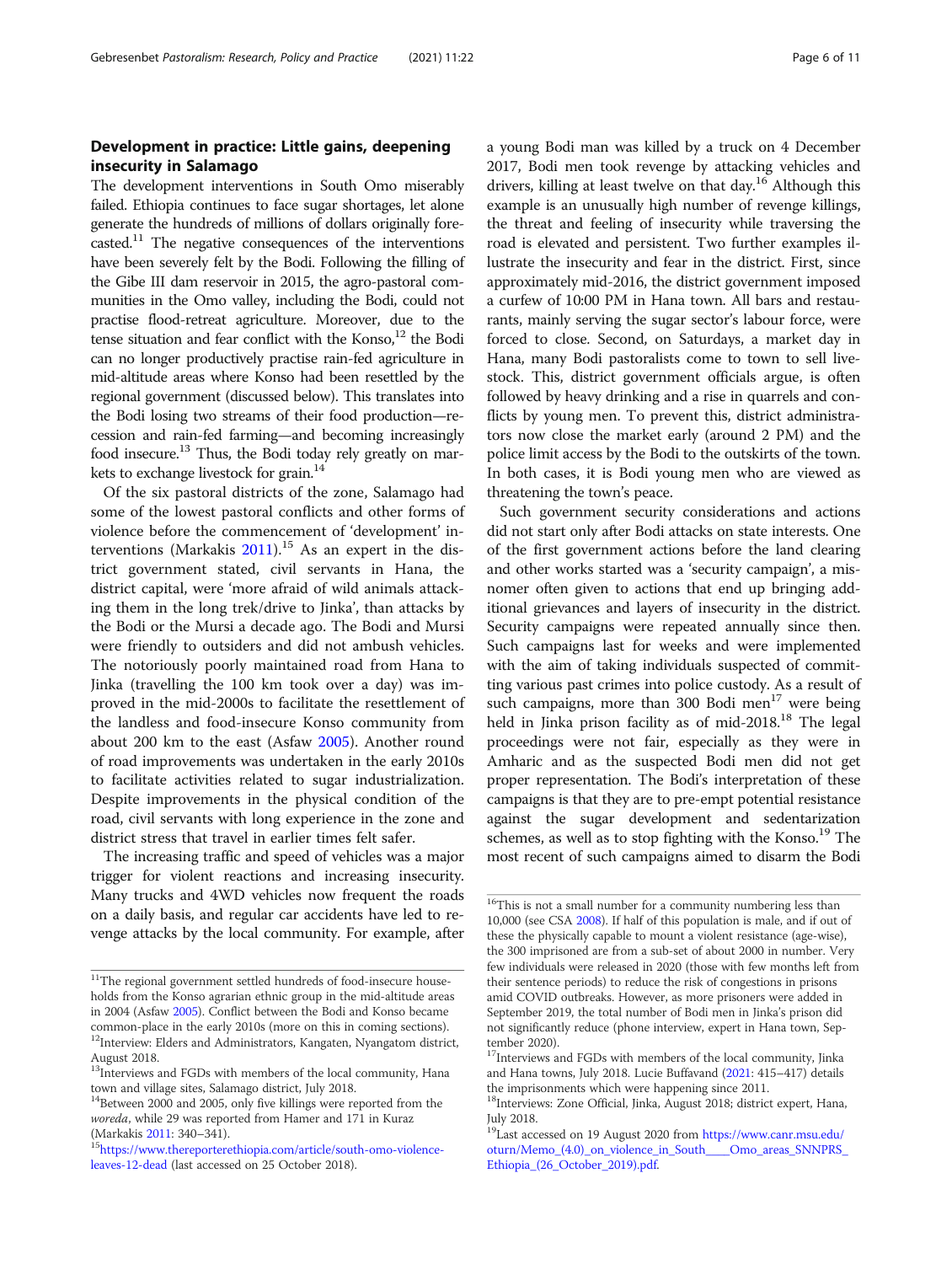<span id="page-6-0"></span>(and the Mursi) in September 2019. The campaign involved destroying property, widespread beatings, and the killing of at least 38 Bodi individuals (including a 10 month-old baby) in less than a month.20

Tensions and insecurity reigned in the early 2010s due to the dynamics related to the resettlement of the Konso in the previous decade. The Bodi insist that the government promised them (during consultations in the mid-2000s, before bringing the Konso) that the settlers would leave for their original villages after 5 years. The government determined 5 years as enough time for them to become food secure. The Bodi's position was, therefore, that the Konso should have returned when this period lapsed. The Konso, however, became very profitable sesame farmers, brought their kin and expanded their land, with no indication from the government of intentions to stop them from settling long term. Initially, the Bodi inflicted more harm on the Konso, until the Konso armed themselves with small arms (from profits made from sesame farming) and defended themselves. Moreover, the government typically sides with the Konso, according to Bodi residents of the area and observers (Buffavand [2017](#page-10-0); various interviews).

To summarize, the Bodi reacted violently, mainly to deaths and injuries of community members due to vehicle traffic and to the territorial encroachments of the Konso. Violence begat more violence. In this process, the image of pastoralist groups as violent, irrational and backward was further reified and consolidated, attracting more state action, mainly in the form of police intervention. In this vicious circle, the Bodi are destined to lose, as will be shown in the following pages.

# Implications of persistent insecurity on livestock marketing

The Bodi's market engagement significantly increased over the past decade. This was in line with government expectations and was driven, in part, by the large population increase $21$  and associated rise in demand for meat and other commodities. The Bodi have benefitted from the significant increase in prices brought about mainly by the spike in demand and the government's attempt to limit livestock sales to the established market centre where prices are better. However, the Bodi's livestock marketing behaviour is not a reflection of their intention

to modernize by commercializing their production system. Rather, as discussed below, they are engaging in local market processes to cope with increasing tension and persistent insecurity in Salamago. When asked to prioritize their expenses following a cattle sale, Bodi informants unanimously agreed upon maize to abate hunger as the most important purchase. In fact, being able to purchase maize was often the main reason for selling the animal. The shift in livelihood represented by this trend is best captured by the two quotes below:

We had plenty to eat before all this sugar [industrialisation] and road works started. We were a happy people. We did not need to sell cattle [to buy food] in old days. Now we are selling from our herd just to eat. We are being reduced to surviving by buying maize… We are not happy! (FGD-men participant, Bodi elder, Village I site, Salamago, August 2018)

Look at these children [pointing at a group of three children] who are now simply wandering in the town [Hana]. Some are now becoming used to eating leftovers from the restaurants and town residents…. In the past, all of us had enough to feed our children. Now our granaries are empty and we are not sure when we will have a good harvest. We are not certain what our children will eat in the future …. (FGD participant, Bodi women, Hana town, August 2018).

This state of hunger, created by the inability to produce food for the community, is only a recent reality. $22$ The Bodi have enjoyed the geographic accident of being located in an area where, in the past, they could practice both recession and rain-fed agriculture (in addition to livestock rearing) and be largely self-sufficient. The combined impacts of the absence of floods since the filling of the Gibe III dam in 2015 and the inability to maintain rain-fed agriculture due to conflict risks with the Konso (as of the early 2010s) have resulted in severe food insecurity. The Bodi have thus been forced to rely mainly on the market to meet their grain needs for the first time in their history.<sup>23</sup>

Answers regarding the second most important expense fell into two main categories. One was finances related to the imprisonment of men in Jinka, and the other was the maintenance of animal health. The imprisonment of <sup>20</sup>The district's population tripled during this period (given the job the about 300 Bodi men has put immense pressure on  $\frac{1}{2}$ 

creation estimates provided in footnote 9). On top of this, all of the additional inhabitants buy food from the markets and are likely to have higher levels of meat consumption.

 $21$ Save for the widespread regional drought of 1980s, during which the Bodi also received food aid (Buffavand [2017](#page-10-0); also Interview: Salamago district expert, with long experience, Hana town, July 2017 and 3 August 2018). The current round was special, as the food shortage is mainly a result of state interventions.

 $^{22}$ Interview: Salamago district expert, with long experience, Hana town, July 2017 and 3 August 2018.

<sup>&</sup>lt;sup>23</sup>FGD with women, Hana, 6 August 2018. The period before getting pregnant with another is determined by the fact that a child should be able to run by himself/herself, and reduce the need for care, important in times of conflict, according to one of the FGD participant.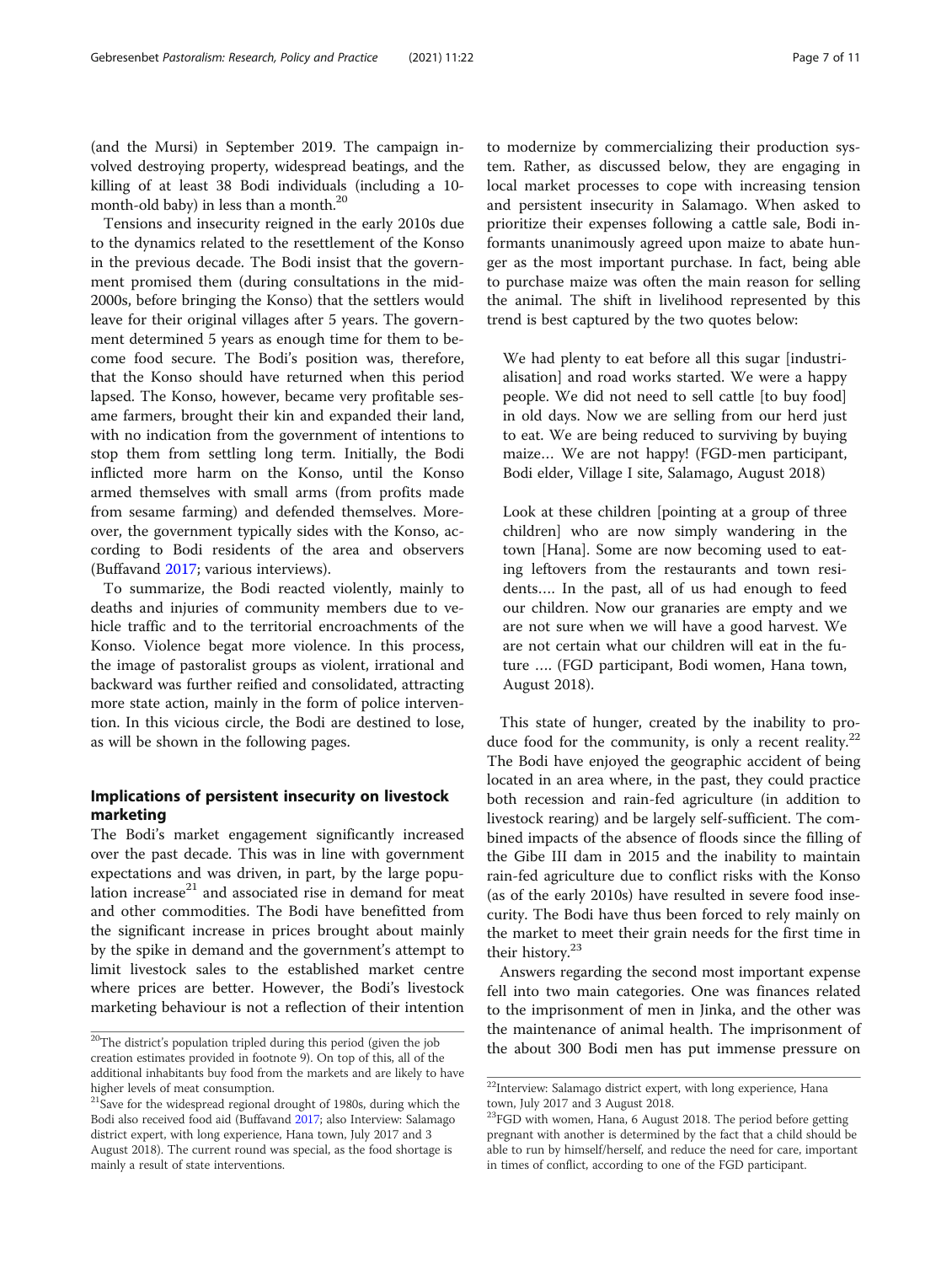households and the community left behind. The absence of the male labour has reduced the productivity of the limited rain-fed farming (as men do most of heavy manual labour) in addition to reducing the care given to the household herd. This loss for the household is more acute if no son is the right age to take over his father's responsibilities. In addition, a man's wife or wives are, at the very least, compelled to send him money during imprisonment.

Prior to 2016, wives of imprisoned men could sell cattle to travel to Jinka (accompanied by a man from the family) for a 'conjugal visit'. These visits allowed couples to meet the cultural requirement for a wife to give birth every 2.5 to 3 years. Giving birth in strict adherence to this birth cycle gives a woman high status. This is conceived as a way of returning the bridewealth paid for her hand in marriage, as the husband's family stands to benefit from the children.<sup>24</sup> One FGD participant claimed sadly that the 4 years her husband was imprisoned was 'a waste of her child-bearing period' as her conjugal visits did not lead to any pregnancy. She exclaimed that the years were 'a loss of my years and our animals!' 25

Such visits were expensive, mainly because they were not legal, and required the bribing of prison guards who would take the men out under the pretext of a hospital visit. The expenses involved travel (more than a hundred kilometres), accommodation, meals/subsistence including those of the accompanying man, and money given to the prisoner. Wives and close relatives of the imprisoned reported selling an average of 1.5 to 2 cattle every year that a man was in prison to fund these expenses. $26$  However, other prisoners began to protest the 'special treatment' of Bodi prisoners, leading to the cessation of conjugal visits in 2016. Since then, families sold animals partly to visit as well as send some money to the imprisoned men.

When discussing veterinary care, the Bodi explained that their animals experienced high disease mortality rates after the mid-2010s. Reduction in territory due to insecurity, sugar estates and resettlement schemes means that herders cannot keep their herds apart during disease outbreaks, thereby spreading diseases more rapidly. The Bodi also experienced difficulty getting veterinary care. This difficulty is partly a product of the hostile relationship between the Bodi and the local government veterinarians and partially due to the general insecurity in the area. Insecurity means that the district veterinarians fear venturing beyond the outskirts of Hana town, and hence, they fail to provide the services to the herds.

Bodi pastoralists list the high disease burden and the lack of care by the public veterinarians as among the most important drivers of cattle sales.<sup>27</sup> In the words of one informant, the rush is to 'sell an animal at early stages of getting sick, before it gets too weak or sick and before its price falls. In addition to avoiding a complete loss, the individual will also have some money to buy veterinary drugs to save the remaining animals in the herd'. <sup>28</sup> The Bodi herd is mainly composed of cattle, and the main buyers (restaurants and canteens serving the labour force working in the sugar sector) prefer to buy cattle over goats. The money a Bodi man makes from selling a cattle usually adequately covers the needs behind the sale, $29$  especially maize and veterinary drugs. Some sell a big animal and, after making the necessary expenses, are still able to buy a calf or heifer with the remainder.<sup>30</sup> Informants highlighted that, as there is not a prominent saving culture among young Bodi males, any remaining cash is used to drink with friends in town. A large number of traders—predominately female—have met this demand and supply various alcoholic drinks near to the markets. $31$  As such and in contrast to many stereotypes, young men do not sell animals to buy alcohol: rather surplus money is used for this end. As even female respondents stress, 'no man sells his cattle with the purpose of drinking'.<sup>32</sup>

Despite the above reasons that explain the market engagement of the Bodi, discussions with government officials both at district and zonal levels show that they share a standard view of Bodi's market averse behaviour. Officials recognize the increasing trend towards market engagement, $33$  but they assess this engagement as limited compared to the Bodi's herd. Moreover, the Bodi

<sup>29</sup>Various interviews and informal discussions.

<sup>&</sup>lt;sup>24</sup>FGD with women, Hana, 6 August 2018.

<sup>&</sup>lt;sup>25</sup>FGD with elders, Hana Villagisation site, 5 August 2018; FGD young men, Salamago, 6 August 2018; Interview: Salamago district expert, with long experience, 3 August 2018.

<sup>26</sup>FGD with elders, Hana Villagisation site, 5 August 2018; FGD young men, Salamago, 6 August 2018; FGD with women, Hana, 6 August 2018; Interview: Salamago district expert, with long experience, Hana, 3 August 2018.

 $^{27}\!$  Interview: Salamago district expert, with long experience, 3 August 2018.

 $^{28}$ On average, an ox fetches 5,000 to 7,000 Birr (112 to 157 USD), while a 100-kg maize and veterinary care will be less than a thousand Birr (22 USD). As much as 2000 Birr (44 USD) might be sent to an imprisoned man, and a conjugal visit might cost about 5,000 Birr (112 USD) (including money to be given to the prisoner).

<sup>30</sup>FGD young men, Salamago, 6 August 2018; FGD with women, Salamago, 6 August 2018.

<sup>&</sup>lt;sup>31</sup>FGD with women, Salamago, 6 August 2018.

<sup>&</sup>lt;sup>32</sup>At the time of fieldwork, on the weekly market day (Saturday), the town gets between 1500 and 2000 Birr (US\$51.75 to US\$69) in the form of taxes and fees from the sale of about 150 animals (approximated by the full utilization of one receipt book with 150 leaves per market day). Interview, expert, Salamago Woreda, Revenue Office, 4 August 2018. Interviews, Municipality Officers, 28 July 2018. <sup>33</sup>Interviews: Pastoral Affairs Bureau, South Omo Zone, 25 July 2018; Trade Bureau, Salamago Woreda, 3 August 2018; zone senior security official, 9 July 2018.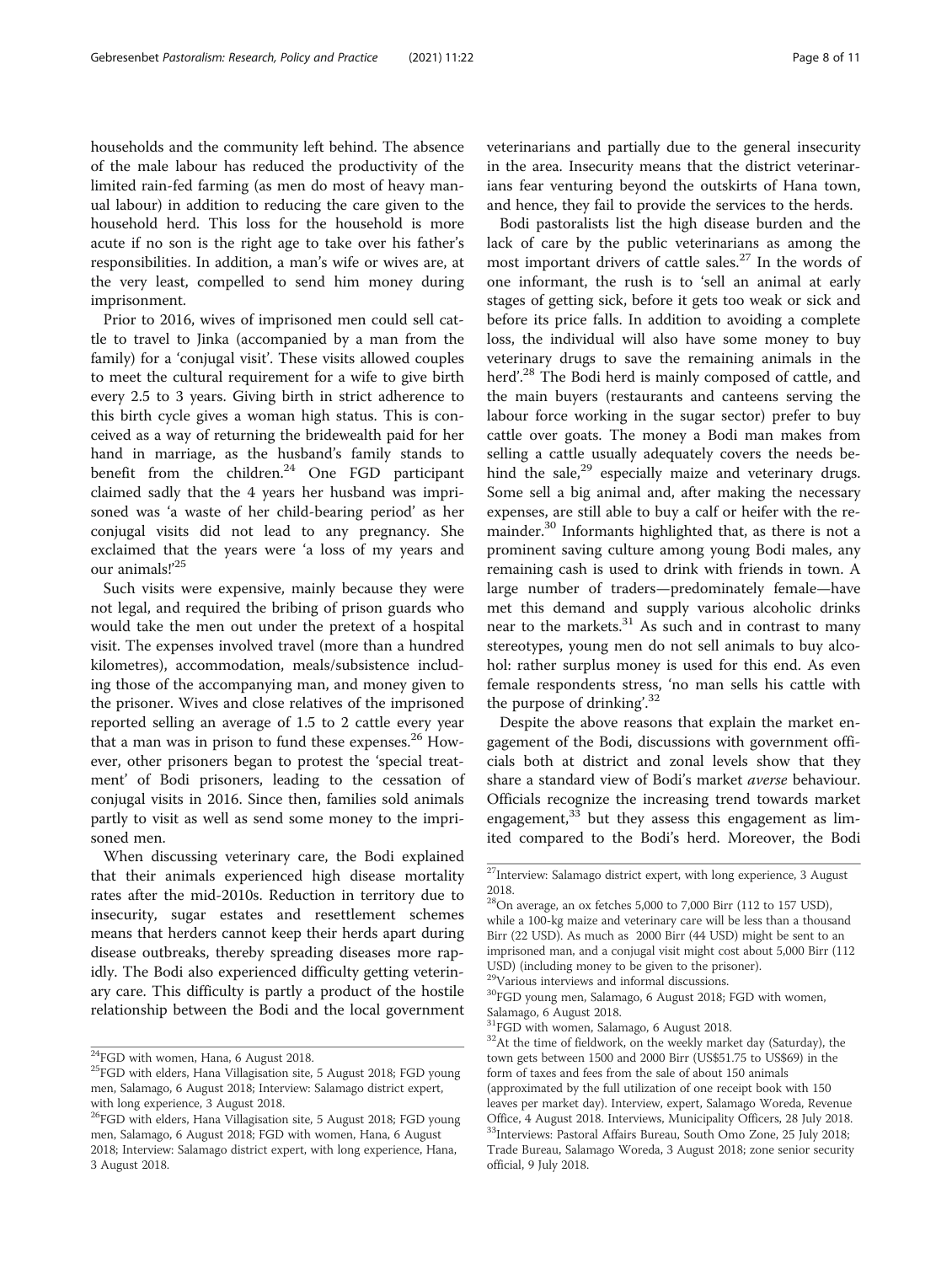are accused of spending money on alcoholic drinks, which, officials say, leads to anti-social behaviour. The Bodi's purchases of food and non-food commodities, including veterinary medicines, do not appear to be recognized by district and zone officials, who focus solely on the perceived increase in alcohol consumption in the area.<sup>34</sup>

# Distress selling of livestock and impoverishment

Salamago's economy is rapidly becoming monetized. In less than a decade, the Bodi have been coerced to increase their reliance on selling cattle to meet their most basic needs. This increasing market engagement is not benefitting any section of the Bodi, $35$  as is the case in other pastoral communities, such as the Somali and the Borana, where wealthier groups gain (see Aklilu and Catley [2014;](#page-9-0) Aklilu and Catley [2010a;](#page-9-0) Aklilu and Catley [2010b](#page-9-0); Aklilu and Catley [2010c\)](#page-9-0). As indicated in the previous section, most of the pressing needs leading the Bodi into livestock marketing are related to insecurity and other implications of 'development'.

The 'development' interventions and the accompanying insecurity in Bodi territory created and deepened food insecurity. Imprisonment of large numbers of men not only limited human capital at the household level but also disturbed the culturally sanctioned birth cycle, which was resolved by women (until 2016 only) who expended large sums of money for unofficial 'conjugal visits'. On top of this, higher drinking behaviour of the Bodi, associated with higher availability of cash following sale of animals, gave further justification for their continued marginalization and the unwillingness of district experts to provide veterinary care to the Bodi herd. These combined pressures are leading to a deterioration of livelihoods and erosion of food security.

This is not the first case in Ethiopia's pastoral area of 'development' becoming the opposite of what was intended, at least for local communities. Policies designed to 'modernize' and 'improve' the lives of pastoralists may end up unleashing a political economy of dispossession, particularly the privatization of land and water (Ashami [2018;](#page-9-0) Lind et al. [2020](#page-10-0)). Limiting or completely preventing access to these key resources for pastoral production systems inevitably results in deepening poverty and deterioration of welfare for affected groups. In Salamago, we have

the added element of insecurity. The large-scale imprisonment of men added a non-material, cultural dimension to the equation, which brought more pressure upon households to sell their livestock.

The viability of flood-retreat and rain-fed farming to meet food security needs was severely diminished by the Gibe III dam and insecurity. Irrigated farming as an alternative is available only to those who can access land near to the irrigation canals. Thus, the majority of the Bodi households who initially joined the newly established villages—voluntary or under pressure—eventually abandoned these sites. Even if irrigation water is available, the removal of shade trees makes farming difficult in the heat and direct sun (Buffavand [2017\)](#page-10-0). In addition, village sites are already being abandoned, as the benefits/social services promised by the government are not delivered (Gebresenbet [2021\)](#page-10-0). The yield from rain-fed farming generated a third of the annual diet for Bodi households before the 2000s, but to meaningfully pursue this livelihood, the imprisoned men would need to be freed to provide the required labour. Peace would also need to be reached with the Konso. However, even if these conditions were met, rain-fed farming on a smaller land area (as the Konso settlement already took significant parts) would not be adequate to ensure local food security.

Under these restrictive conditions, the agency of the Bodi is mainly expressed in their decisions and actions to meet food security needs and (for a brief period between 2012 and 2016) maintain the cultural 'birth cycle' by selling from their herd. But this is not the only strategy in their basket. Although limited, rain-fed and irrigated farming is practised by some, while others have opted to do mundane wage labour for the sugar corporation. The mundane nature of the jobs given to the Bodi—men as watchmen and women weeding fields are interpreted as a government tactic to buy their com-pliance (Buffavand [2021;](#page-10-0) LaTsoky [2021\)](#page-10-0). Bodi informants also stress that those working for the sugar corporation were able to better withstand food insecurity, thanks to a regular income, however small.<sup>36</sup> The small wages from regular employment can at least complement other means of livelihoods and, in some cases, enable households to buy calves or heifers to restock.<sup>37</sup> However, if the experience in lower Omo is like that in East Shoa, where the sugar corporation pushed smallholders into cooperatives but wages did not cover rising food expenses, then prospects for Bodi seeking to engage look bleak (Lavers [2012\)](#page-10-0).

Therefore, it is very likely that the Bodi will continue to combine various strategies to meet their subsistence requirements and also to meet their cultural requirements. Distress selling of livestock, leading the Bodi into

<sup>34</sup>Unlike the experience of the Somali and Borana pastoralists, in Bodi's case, there is no group of (younger) men who take advantage of poorer households by buying from them and selling at a profit after some weeks. Neither is there an increase in inequality among the Bodi which is linked to market engagements. On top of that, there is no group which is taking up livestock trading as a new livelihood component (see Gebresenbet 2020).

 ${}^{35}$ FGD with elders, Hana villagisation site, 5 August 2018; FGD with young men, Salamago, 6 August 2018.

<sup>36&</sup>lt;sub>Ibid.</sub>

<sup>37</sup>Various interviews and observation.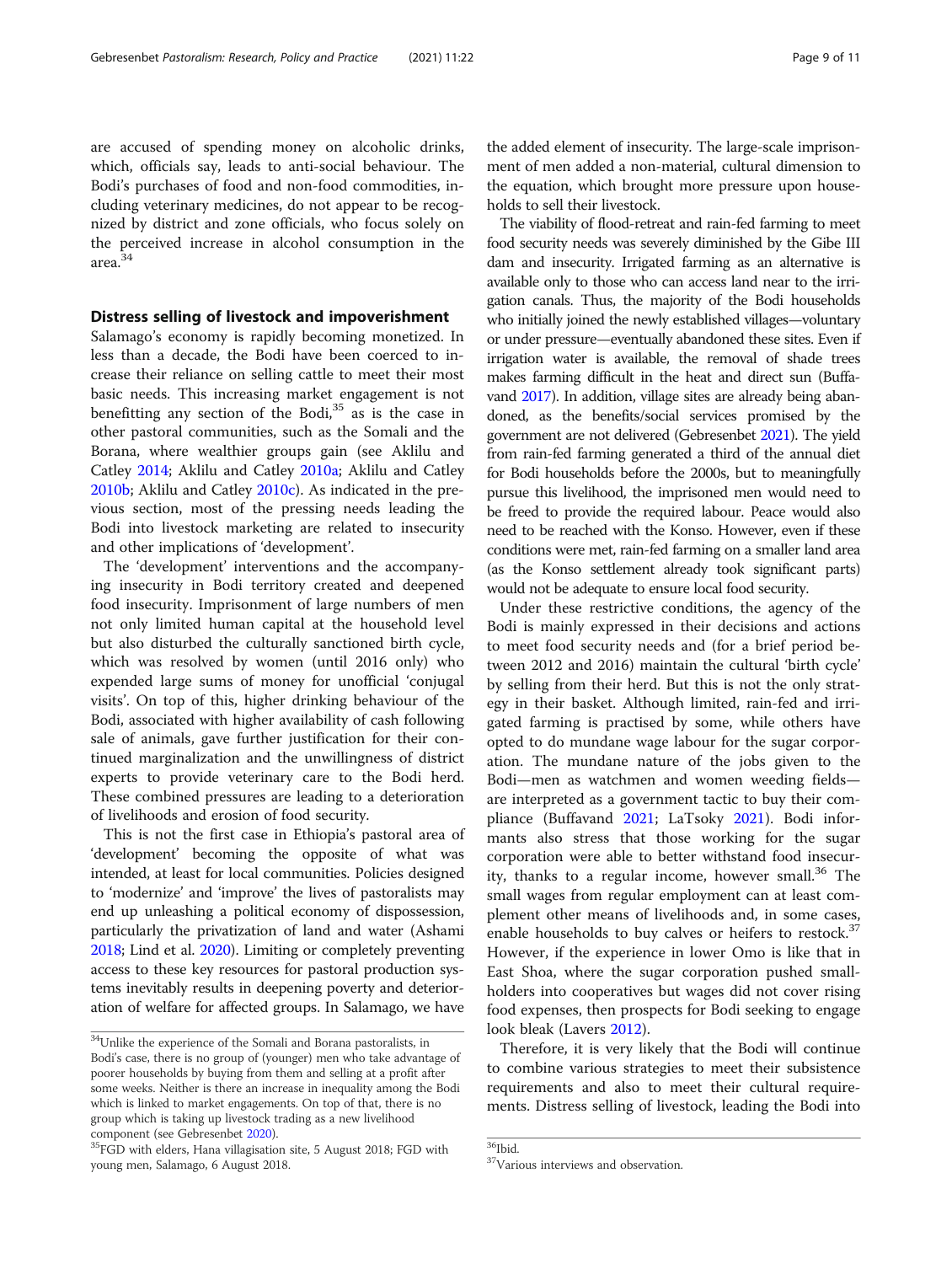<span id="page-9-0"></span>collective impoverishment, appears to dominate among the available options. This trend of impoverishment at the community level is already felt by Bodi informants, while the extent of this pattern will likely increase if the socio-economic and political pressures—including insecurity—do not improve in the near future.

## Conclusion and policy recommendations

Past studies about livestock marketization in pastoral areas of Ethiopia and the Horn of Africa focused primarily on territories which had been integrated into national and regional livestock value chains for decades. This article focused on Ethiopia's south-western frontier, Salamago district of the lower Omo valley, which experienced little monetized livestock marketing before the 2010s, and examined the implications of aggressive state development interventions on livestock marketing behaviours of the Bodi agro-pastoral group. State intervention—expressed mainly in the form of dam-building, the establishment of sugar estates, the resettlement of hundreds of foodinsecure households and the security-oriented approach to protect state interests—did not bring the stated outcome of improving the lives of the Bodi. Rather than benefitting from these 'development' interventions, the Bodi witnessed a permanent deterioration of their food security and experienced deepening insecurity and imprisonment of a large number of their young men.

The systemic pressure resulting from diminished resources, a heavy-handed government security campaign, the imprisonment of many men and the disturbance of the culturally-sanctioned birth cycle pressurized the Bodi to sell cattle. Distress selling of livestock has become necessary to buy food for physical survival, as well as to maintain their social fabric and ethos, i.e. to maintain the herd in the face of cattle diseases and to keep birth cycles through 'conjugal visits' to imprisoned husbands. In effect, the increasing market engagement does not reflect the success of the 'modernizing' visions of eradicating agro-pastoralists 'market averse' behaviour. With the deterioration of other livelihood strategies and the limited opportunities to get employed in the modern sector, excessive reliance on selling livestock became the most viable strategy.

It is unlikely that this strategy will remain viable for the longer term. Policies aimed at extricating the Bodi from this situation will mainly have to improve the local security situation, particularly addressing their relationship with the state. Redressing the inimical relationship with the state will enable the Bodi to have secure and safe access to rain-fed farming sites in mid-altitude areas, get veterinary care for their herds and possibly lead to the release of the many imprisoned men. This could improve the viability of other strategies and forestall the total herd loss of the Bodi.

#### Abbreviations

CSA: Central Statistical Agency; ESC: Ethiopian Sugar Corporation; FGD: Focus group discussion; GCAO: Government Communication Affairs Office; MoFED: Ministry of Finance and Economic Development; SEPDM: Southern Ethiopia People's Democratic Movement; SNNP: Southern Nations, Nationalities and Peoples regional state; WG: Wealth Group

#### Acknowledgements

I acknowledge the assistance of Jeremy Lind, Ian Scoones and Andy Catley in different stages of the research.

#### Author's contributions

The author read and approved the final manuscript.

#### Funding

The author acknowledges the financial support from Carnegie Center through the Africa Peacebuilding Network of the Social Science Research Council, which enabled fieldwork in 2017 on development and conflict dynamics in South Omo. The 2018 fieldwork tailored to market engagement was possible by funding from the Agricultural Policy Research in Africa (APRA) project of the Institute of Development Studies.

#### Availability of data and materials

The datasets used and/or analysed during the current study are available from the corresponding author on reasonable request.

#### **Declarations**

Ethics approval and consent to participate Not applicable.

#### Consent for publication

Not applicable.

#### Competing interests

The author declares that there are no competing interests.

## Received: 27 May 2020 Accepted: 10 September 2020 Published online: 24 November 2021

#### References

- Abbink, Jon, et al. 2014. Lands of the Future: Transforming Pastoral Lands and Livelihoods in Eastern Africa. Max Planck Institute for Social Anthropology Working Paper 154. Halle (Saale): Max Planck Institute for Social Anthropology. Retrieved 12 August 2018 from [http://www.eth.mpg.de/cms/](http://www.eth.mpg.de/cms/de/publications/working_papers/wp0154) [de/publications/working\\_papers/wp0154](http://www.eth.mpg.de/cms/de/publications/working_papers/wp0154)
- Aklilu, Y., and A. Catley. 2010a. Livestock Exports from the Horn of Africa: An Analysis of Benefits by Pastoralist Wealth Group and Policy Implications. Medford: Feinstein International Center, Tufts University.
- Aklilu, Y., and A. Catley. 2010b. Mind the Gap: Commercialization, Livelihoods and Wealth Disparity in Pastoralist Areas of Ethiopia. Medford: Feinstein International Center, Tufts University.
- Aklilu, Y., and A. Catley. 2010c. Livestock Exports from Pastoralist Areas: An Analysis of Benefits by Wealth Group and Policy Implications, IGAD LPI Working Paper 01-10. Medford: Feinstein International Center, Tufts University.
- Aklilu, Y., and A. Catley. 2014. Pastoral Livestock Trade and Growth in Ethiopia, Future Agricultures Policy Brief, 72. Brighton: Future Agricultures.
- Asfaw, A. 2005. Challenges and Opportunities of 'Salamago Resettlement'. The Resettlement of Konso Farmers in the Ethnic Land of the Bodi Agro-Pastoralists, South-West Ethiopia. Addis Ababa: Forum for Social Studies.
- Ashami, Maknun G. 2018. The Political Economy of the Afar Region of Ethiopia: A Dynamic Periphery. (Original: Cambridge 1985; Reprin:MPI: 2018). MPI Field Notes and Research Projects XXII. Max Planck Institute for Social Anthropology, Halle (Saale), Germany. Retrieved from [https://www.eth.mpg.](https://www.eth.mpg.de/5242605/FN_Vol22_PoliticalEconomyAfarRegion_web.pdf) [de/5242605/FN\\_Vol22\\_PoliticalEconomyAfarRegion\\_web.pdf.](https://www.eth.mpg.de/5242605/FN_Vol22_PoliticalEconomyAfarRegion_web.pdf)
- Barrett, C. B., Bellemare, M. F., & Osterloh, S. M. 2006. Household-level livestockmarketing behavior among Northern Kenyan and Southern Ethiopian pastoralists: Research and Policy Challenges. In J. McPeak, & P. D. Little (Eds.), Pastoral Livestock Marketing in Eastern Africa: Research and Policy Challenges (pp. 15-38). ITDG Publishing. [http://www.nber.org/cha](http://www.nber.org/chapters/c12819.pdf) [pters/c12819.pdf](http://www.nber.org/chapters/c12819.pdf)